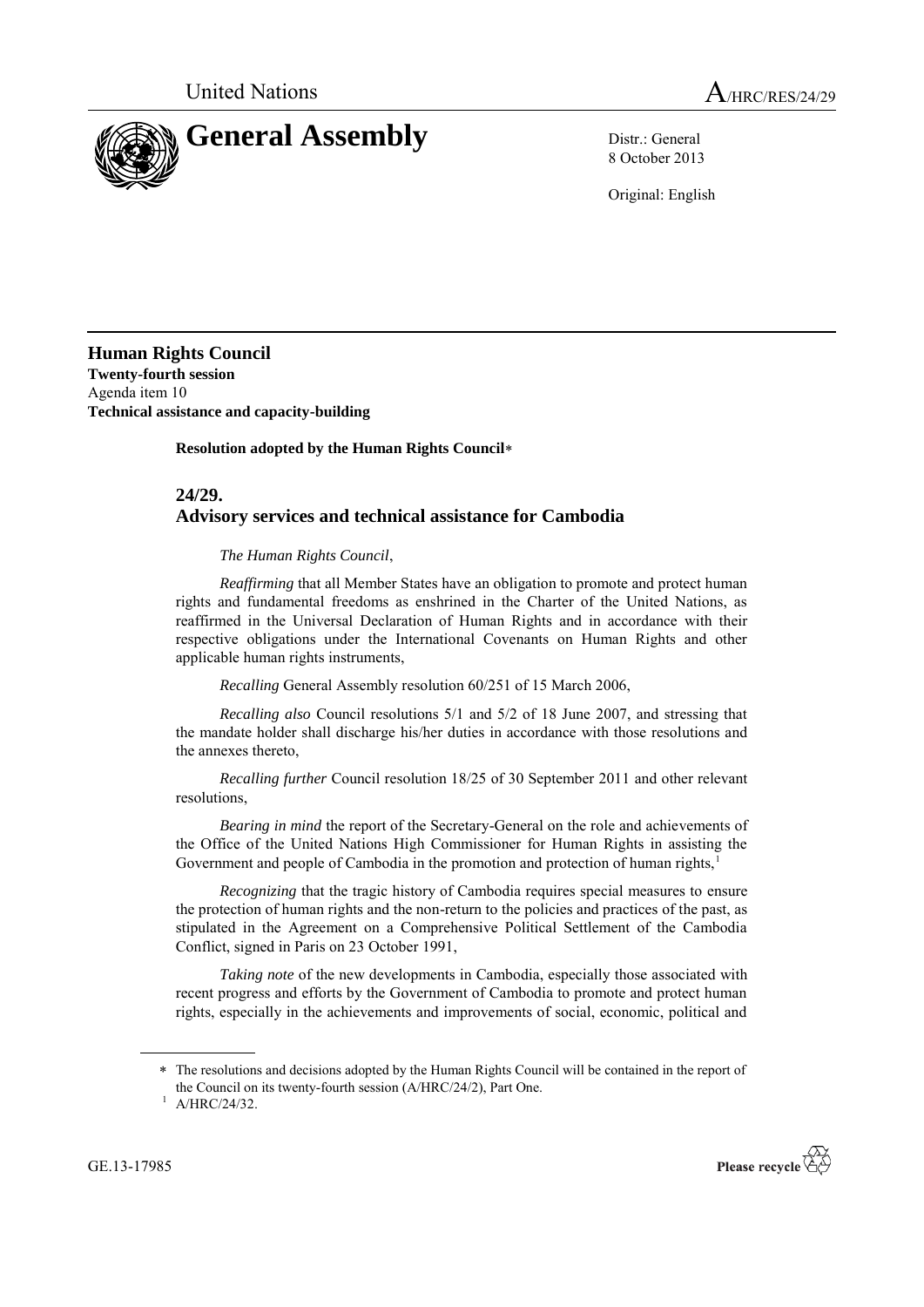cultural fields over recent years through its relevant national plans, strategies and frameworks:

1. *Reaffirms* the importance of the Extraordinary Chambers in the Courts of Cambodia as an independent and impartial body, and believes it will significantly contribute to eradicating impunity and establishing the rule of law by, inter alia, exploiting its potential as a model court of Cambodia;

2. *Welcomes* the progress made with regard to the Extraordinary Chambers, including the handing down of its judgement in case 001 against Kaing Guek Eav, on 3 February 2012, and the conclusion of the trial hearings in case 002/01 on 23 July 2013, and supports the position of the Government of Cambodia and the United Nations to proceed with the tribunal in a fair, efficient and expeditious manner, given the advanced age and frail health of the persons charged and the long overdue justice for the people of Cambodia;

3. *Expresses grave concern* over the financial situation of the Extraordinary Chambers, urges the Government of Cambodia to work with the United Nations and the States providing assistance to ensure the highest standards of administration of the Extraordinary Chambers, and stresses the need for the Government and the international community to provide all appropriate assistance to the Extraordinary Chambers;

4. *Welcomes* the positive engagement of the Government of Cambodia in the universal periodic review process as well as its acceptance of all the recommendations thereon and the progress so far on their implementation;

5. *Also welcomes* the reports of the Special Rapporteur on the situation of human rights in Cambodia<sup>2</sup> and the recommendations contained therein, and takes note of the need to maintain close and respectful consultations between the Government of Cambodia and the Special Rapporteur towards further improvements in the situation of human rights in the country and for the continued technical cooperation between the Office of the United Nations High Commissioner for Human Rights and the Government;

6. *Reaffirms* the need for the Government of Cambodia to strengthen efforts to consolidate the rule of law, including through the adoption and further implementation of essential laws and codes for establishing a democratic society;

7. *Welcomes* the efforts and progress made by the Government of Cambodia in promoting legal reform under the leadership of the Council of Legal and Judicial Reform, including adopting and/or enforcing basic laws, such as the civil procedure code, the civil code, the criminal procedure code and the penal code;

8. *Encourages* the Government of Cambodia to submit three basic draft laws to the National Assembly, namely the draft law on the status of judges and prosecutors, the draft law on the organization and functioning of the courts, and the draft amendment to the Law on the Organization and Functioning of the Supreme Council of the Magistracy, and urges the Government to further continue its efforts at judicial reform, including through the swift adoption and implementation of these three basic laws in order to ensure the independence, impartiality, transparency and effectiveness of the judicial system as well as the transfer of knowledge of court officials at the Extraordinary Chambers and the sharing of good practices at the Court;

<sup>&</sup>lt;sup>2</sup> A/HRC/21/63 and A/HRC/24/36.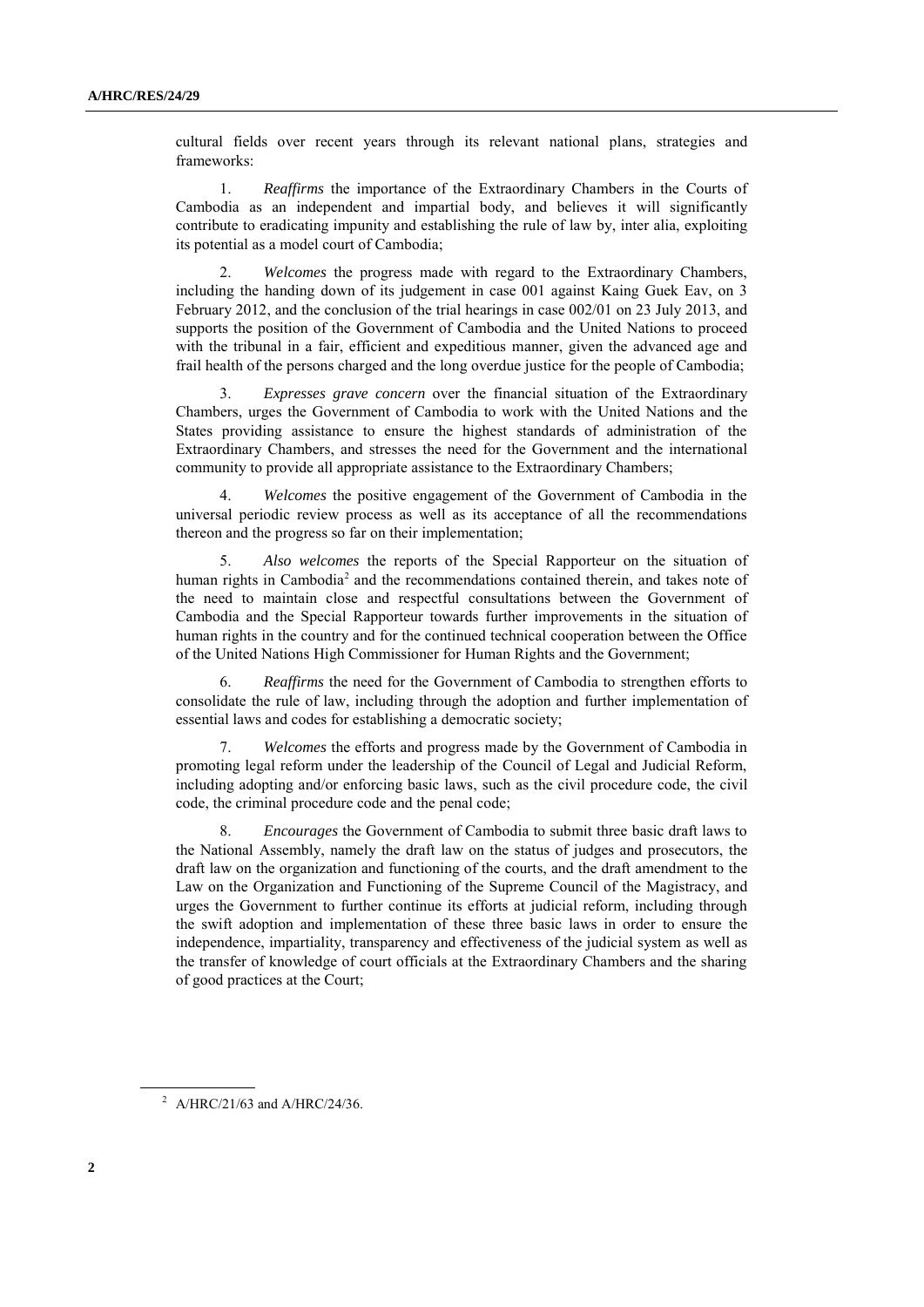9. *Stresses* the need for the Government of Cambodia to continue to enhance its efforts to investigate urgently and to prosecute, in accordance with due process of law and its obligations under international human rights treaties, all those who have perpetrated serious crimes, including violations of human rights;

10. *Welcomes* the efforts made by the Government of Cambodia in combating corruption, including the implementation of the penal code and the anti-corruption law, as well as the activities of the Anti-Corruption Unit, and encourages the Government to continue such efforts;

11. *Also welcomes* the efforts made by the Government of Cambodia in combating crimes, such as trafficking in persons, the exploitation of labour and the sexual exploitation of women and children, and urges the Government to make further efforts to this end, in concert with the international community, to combat outstanding key problems in this area;

12. *Takes note with concern* of the latest findings regarding gender-based violence in Cambodia, and encourages the Government of Cambodia to strengthen its efforts against gender-based violence, including by effectively enforcing existing laws and regulations;

13. *Welcomes* the efforts made by the Government of Cambodia to resolve land issues through, inter alia, the implementation of relevant laws and regulations, including a moratorium on economic land concessions, expresses concern at the outstanding issues in this area, and urges the Government to continue and enhance its efforts to resolve them equitably and expeditiously in a fair and open manner, taking into consideration the rights of and the actual consequences for the parties concerned and in accordance with relevant laws and regulations such as the 2001 Land law, the Law on Expropriation, the Circular on the Settlement of Illegal Temporary Building in Cities and Urban Areas and the National Housing Policy, as well as by strengthening the capacity and effectiveness of relevant institutions, such as the National Authority for Land Dispute Resolution and cadastral committees at the national, provincial and district levels;

14. *Also welcomes* the commitments made and the progress achieved by the Government of Cambodia to implement its obligations under international human rights treaties and conventions to which it is a party with regard to its commitment to establish a national human rights institution and to encourage that this be done upon sufficient consultation with relevant stakeholders; its efforts to ratify the International Convention for the Protection of All Persons from Enforced disappearance, in June 2013, and the Convention on the Rights of Persons with Disabilities, in December 2012; and urges the Government to continue to take steps to meet its obligations under those treaties and conventions to which it is a party and, to this end, to strengthen its cooperation with United Nations agencies, including the Office of the High Commissioner, through enhanced dialogue and the development of joint activities;

15. *Further welcomes* the efforts made by the Cambodian Human Rights Committee, especially in resolving complaints from individuals;

16. *Welcomes* the efforts and progress made by the Government of Cambodia in promoting decentralization and deconcentration reform, with the aim of achieving democratic development by strengthening subnational and grass-roots institutions;

Also welcomes the fact that the elections for the National Assembly, on 28 July 2013, were held in a generally smooth and peaceful manner, while taking note of the protests following the elections as well as the joint announcement between ruling and opposition parties on 16 September concerning the electoral reform, and urges the Government of Cambodia to make additional and continuous efforts to promote an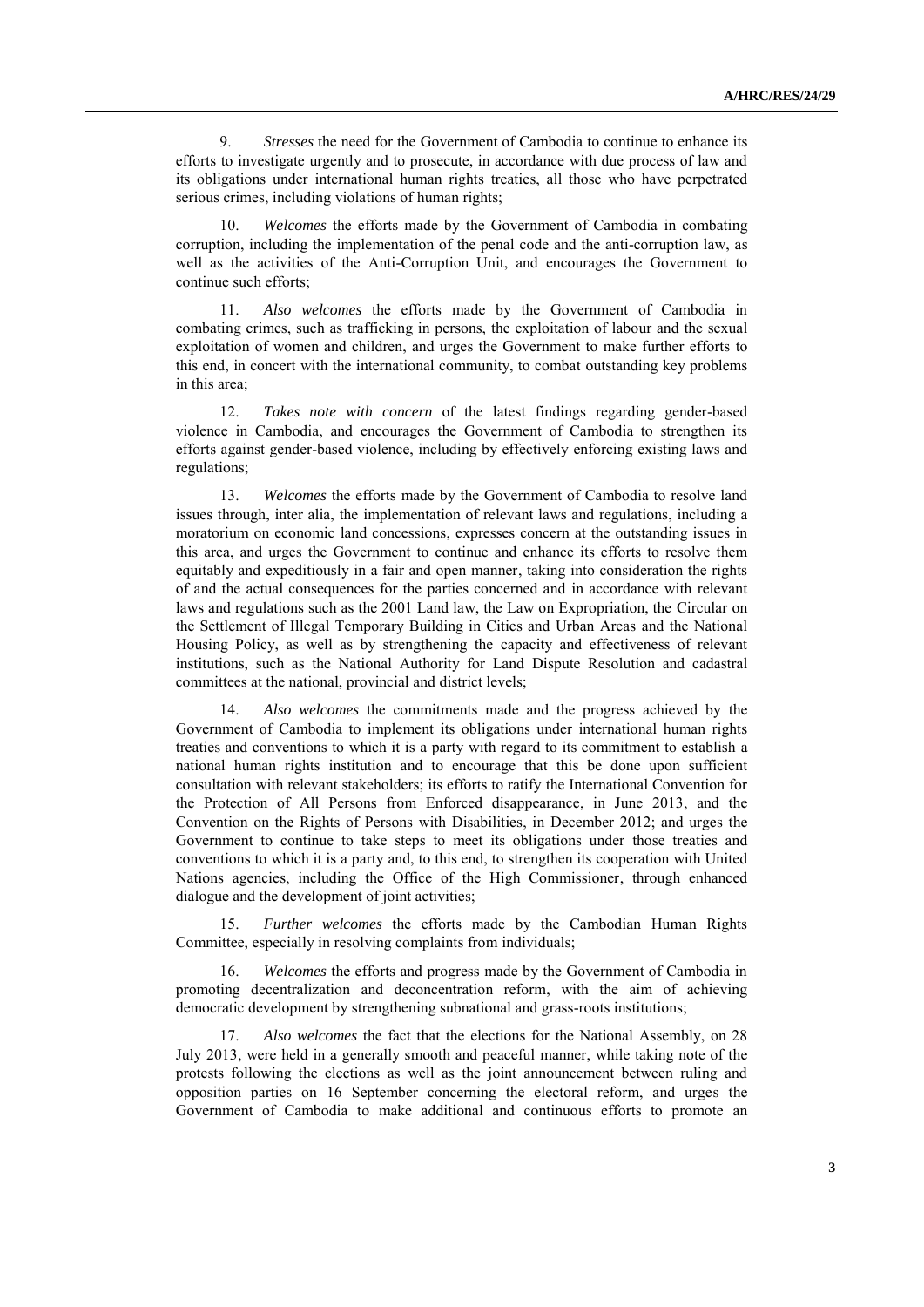environment conducive to the conduct of legitimate political activities by all political parties, and to make further efforts to improve its electoral system in accordance with international standards so that its election process as a whole will be satisfactory and acceptable to all parties concerned;

18. *Stresses* the need for further progress and efforts by the Government of Cambodia to promote a pluralistic and democratic process in Cambodia through parliamentary debate according to the Constitution and, to this end, encourages the Government to work with the legislature with a view to promoting the latter's independence and effectiveness, including by ensuring the meaningful participation of parliamentarians from various political parties in its deliberations;

19. *Urges* the Government of Cambodia to take appropriate measures to encourage and enable civil society and the media to play a constructive role in consolidating democratic development in Cambodia, including by ensuring and promoting their activities, and in promoting equal access to the media by all parties;

20. *Stresses* the need for the Government of Cambodia to continue to take action to promote the rights and dignity of all Cambodians by protecting civil and political rights, including freedom of opinion and expression, and, to this end, to ensure that relevant laws, inter alia, the penal code, are interpreted and applied in a judicious manner so as to promote economic, social and cultural rights, in accordance with the rule of law;

21. *Invites* the Secretary-General, agencies of the United Nations system present in Cambodia and the international community, including civil society, to continue to work with the Government of Cambodia in strengthening democracy as well as ensuring the protection and promotion of the human rights of all people in Cambodia, including by providing assistance in, inter alia, the fields of:

(*a*) Drafting laws and assisting the establishment of an independent national human rights institution;

(*b*) Capacity-building to strengthen legal institutions, including by improving the quality of judges, prosecutors, lawyers and court staff, and drawing on the expertise gained by Cambodian nationals working in the Extraordinary Chambers in the Courts of Cambodia;

(*c*) Capacity-building to strengthen national institutions for criminal investigations and law enforcement, as well as providing the equipment necessary for these ends;

- (*d*) Implementation of universal periodic review recommendations;
- (*e*) Assisting the assessment of progress in human rights issues;

22. *Decides* to extend by two years the mandate of the Special Rapporteur on the situation of human rights in Cambodia, and requests the Special Rapporteur to report on the implementation of his mandate to the Council at its twenty-seventh and thirtieth sessions and to engage in a constructive manner with the Government of Cambodia for the further improvement of the situation of human rights in the country;

23. *Requests* the Secretary-General to report to the Human Rights Council at its twenty-seventh and thirtieth sessions on the role and achievements of the Office of the High Commissioner in assisting the Government and the people of Cambodia in the promotion and protection of human rights;